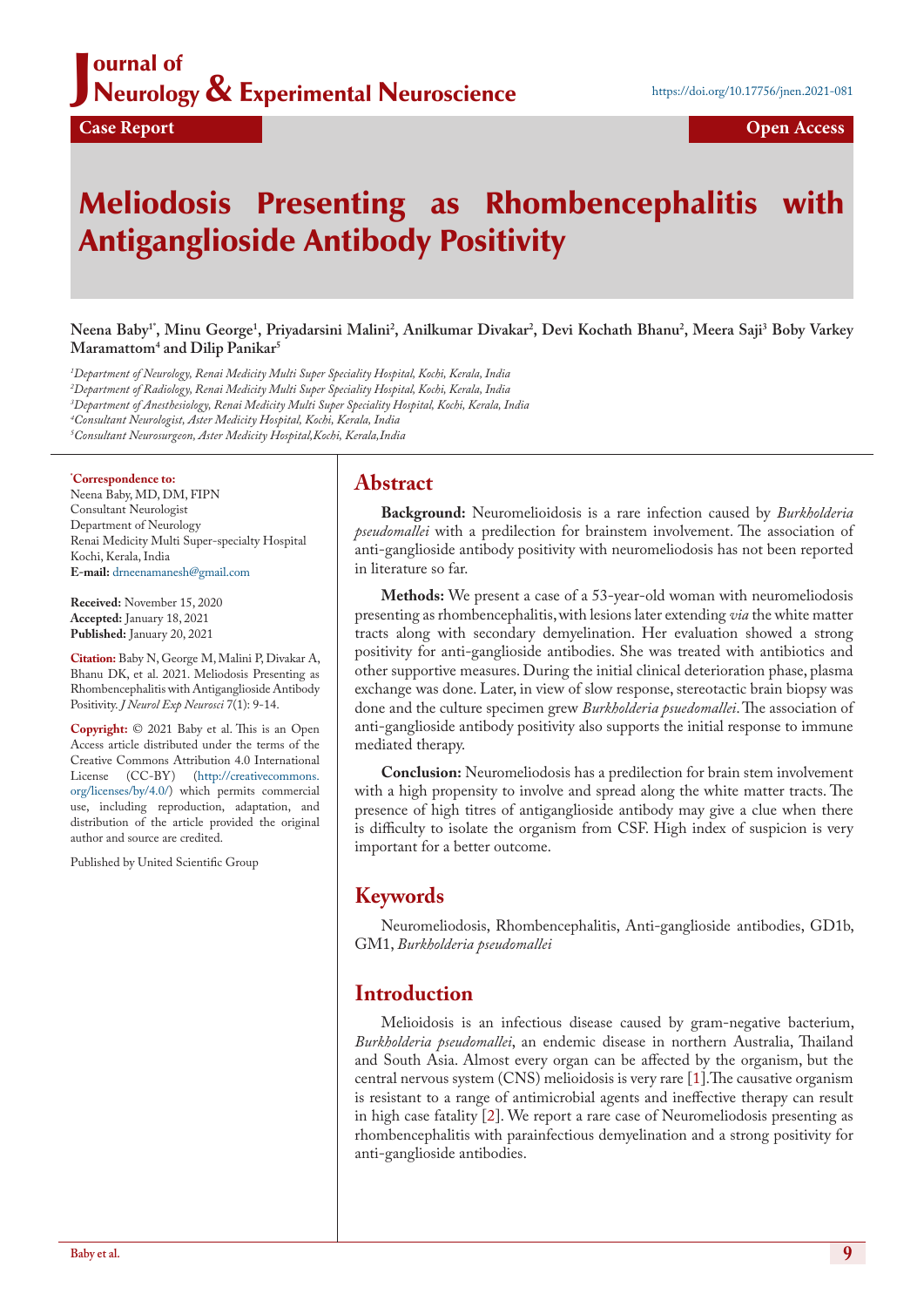## **Patient Description**

A 53-year-old lady, living in an urban area, belonging to an upper middle class family with no comorbidities presented with history of prolonged vaginal bleeding for 1-month, fever of 5-days duration followed by vomiting, vertigo, dysarthria and ataxia. There was no history of headache, cognitive issues, weight loss or any other constitutional symptoms in the recent past. She used to bake cakes, consequently handled raw eggs. There was no cutaneous wounds or injuries prior to the onset of her symptoms.

On admission, she was conscious and oriented, with dysarthria, right gaze evoked nystagmus, dysmetria and ataxia. The cerebrospinal fluid (CSF) study done showed 5 cells/mm<sup>3</sup>, all neutrophils, normal sugar and protein levels. Her magnetic resonance imaging (MRI) of the brain with gadolinium contrast study showed ill-defined T2/FLAIR hyperintense lesion with mass effect in right middle cerebellar peduncle and adjacent cerebellar hemisphere with multiple ring enhancing components (Figure 1). MR contrast perfusion study showed hypoperfusion within the lesions suggestive of a benign or infective lesion. Hence, the possibility of



**Figure 1:** Initial magnetic resonance image of the brain: FLAIR axial images **A** and **B**- show hyperintense lesion in the right middle cerebellar peduncle, also involving the cerebellar hemisphere. In addition hyperintensity was seen extending supratentorially along bilateral corticospinal tracts. DWI axial images **C**- showed few small foci of diffusion restriction (white arrow). Small nodular and ring enhancing lesions were seen in post contrast T1 sequence **D**- sagittal image (black arrow).

rhombencephalitis, probably of an infectious etiology such as listeria/neuromeliodosis/tuberculosis, was considered. Her paraneoplastic work up including computed tomography (CT) chest and abdomen contrast study was negative. Endometrial biopsy done, in view of prolonged vaginal bleeding was non-contributory. Additionally, her serum was negative for paraneoplastic anti-neuronal antibody panel.

She developed lower motor neuron type of facial weakness on the second day of admission with gaze palsy, slurred speech with drowsiness and swallowing difficulty. Her general condition deteriorated over next few days and she required mechanical ventilation on day 5 of admission. She was initially started on broad spectrum antibiotics to cover for suspected organisms along with antiviral drugs. She was running fever also. Her MRI brain was repeated following clinical deterioration showed multiple indistinct regions of T2 FLAIR hyperintensity with patchy diffusion restriction and post contrast enhancement in bilateral centrum semiovale, subcortical and deep white matter of both cerebral hemispheres, thalamus, internal capsule, brainstem and cerebellum. The possibility of rhombencephalitis with a para-infectious demyelination was considered. She was started on intra-venous immunoglobulin. However, her Glasgow coma scale (GCS) deteriorated and she showed decerebrate posturing. We presumed that, this could be due to an immune mediated process and after clinical discussion with our critical care specialist, the decision of plasmapheresis as a life saving measure was taken up, after getting consent from her family. The patient showed improvement in her sensorium after the second cycle of plasma exchange, hence the decision to continue it for five cycles was taken, the end of which tracheostomy was done to wean off from ventillator.

Her evaluation for an infectious etiology was negative including CSF polymerase chain reaction (PCR) test for bacteria including *Burkholderia psuedomallei*, listeria and mycobacterium tuberculosis, fungi and viruses. Blood and CSF cultures were sterile. In view of the improvement following plasma exchange, she was evaluated for causes for demyelinating diseases. Her serum aquaporin4 antibody, myelin oligodendrocyte glycoprotein antibody, CSF and serum angiotensin converting enzyme (ACE), serum HLAB51 were negative. Her serum anti-ganglioside antibody panel done by indirect ELISA method was negative for GQ1b, while it was strongly positive for GD1b and GMI IgG antibodies. Her viral markers were negative. She was treated with broad spectrum antibiotics (meropenam, ampicillin, ceftazidime). Acyclovir was stopped after 2-weeks. She was given steroids under the cover of antibiotics, in view of the initial improvement with immunotherapy as well as the associated parainfectious demyelination, which was later stopped.

After 3-weeks of treatment, the repeat MRI brain showed symmetrical hyperintensities involving bilateral periventricular and juxtacortical white matter, posterior limb of internal capsule with an interval increase in size and enhancement (Figure 2). The MR spectroscopy showed nonspecific findings of mild elevation of choline, reduction of NAA along with a small lipid peak. No significant increase in perfusion was noted. Her repeat CSF study showed 170 cells, 73% lymphocytes and elevated protein with low sugars. The most probable diagnosis based on clinical and radiological picture was Neuromeliodosis. However, a CSF PCR for *Burkholderia psuedomallei* was negative and culture was sterile. Although a stereotactic brain biopsy was planned then, for further characterization of her illness, her relatives did not give consent for the same.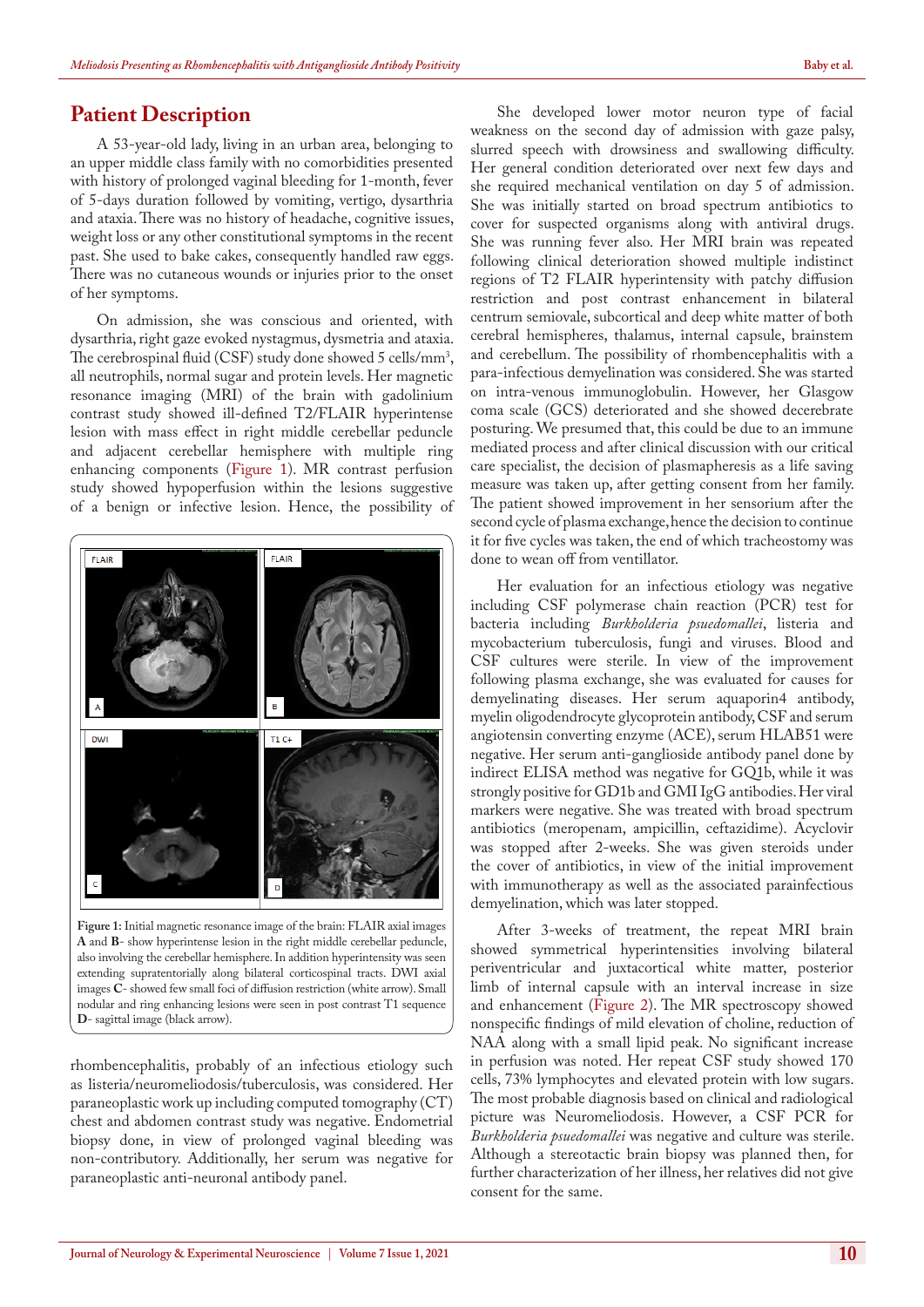

She showed further deterioration with bilateral limb weakness (right side grade 1/5, left 2/5 power) and recurrent right focal seizures, needing four antiepileptic drugs for adequate control. In view of the initial response to plasma exchange, intravenous immunoglobulin was given, considering the immune-mediated pathophysiology which was supported by the high antibody titres of anti-ganglioside antibodies. She was continued on antibiotics including intravenous ceftazidime, ampicillin and oral cotrimoxazole. After 7-weeks of treatment, repeat MRI brain was taken, which showed no reduction in the brain lesions (Figure 3). Her general condition remained the same, without any further deterioration. A stereotactic



**Figure 3:** Follow up magnetic resonance images of brain after 7 weeks, T2FLAIR axial sequences **A** and **B**- T2 weighted coronal image **D**- showing increase in the hyperintense lesion over bilateral subcortical white matter (left > right). Post contrast T1 axial **C**- coronal E- and sagittal **F**- showing contrast enhancing lesion over bilateral white matter tracts (black arrows).

brain biopsy was done from another tertiary care centre after 60 days of the illness and the biopsy histopathology was noncontributory. The biopsy specimen was cultured, which grew *Burkholderia psuedomallei* after 7-days. After obtaining the final diagnosis of Neuromeliodosis, ampicillin was stopped and continued on intravenous ceftazidime (2 gm iv q6h) and oral cotrimoxazole. She showed gradual improvement, tracheostomy closed, was tolerating oral feeds, speech improved, left side power better (grade 4/5) with gradual recovery of right upper and lower limb (grade 3/5).

### **Discussion**

We present a rare case of Meliodosis, also known as Whitmore's disease, with CNS involvement, *Burkholderia pseudomallei* growth was confirmed in the culture sample of brain biopsy obtained from the patient. Our patient also showed an unusual elevation of anti-ganglioside antibodies (GD1b and GM1) in serum.

*Burkholderia pseudomallei* is a motile gram negative bacterium which causes Meliodosis, an endemic disease in northern Australia, Thailand, South Asia including China and is rarely encountered in the Indian subcontinent, reported mainly from Southern part of India [3, 4]. It is often found in contaminated water and soil and spreads to humans and animals through direct contact with the contaminated source [1, 2]. Diabetes mellitus is the most common risk factor for meliodosis. Only 1.5 to 5% cases have been reported to have neurological involvement. Meliodosis is acquired by inhalation, ingestion and inoculation.

Neuromeliodosis is a heterogeneous condition that present with encephalomyelitis, brain abscess, isolated meningitis or extra-axial collection [2]. Encephalitic syndrome without myelitis is the most common presentation. Fever, focal neurological deficits, especially cranial nerve palsies are the most prominent feature. CNS lesions are mainly (48%) located in the brainstem. In the brainstem encephalitic variant, the cranial nerves mainly, abducens, facial, glossopharyngeal and vagus nerves are affected. The bacteria enters the CNS mainly by hematogenous spread and can cross the blood-brain barrier and blood-CSF barrier [5]. In the encephalomyelitic presentation, another pathway for the entry of the organism is by direct brainstem invasion through the nasal passage and cranial nerves [6]. *Listeria monocytogenes*, herpes simplex virus type 1, and *Mycobacterium tuberculosis* are other common infectious causes for brainstem encephalitis [7].

Actin based motility mechanisms have been described as the major method of intracerebral spread of the pathogen along white matter tracts [8]. The bacteria are oriented longitudinally along the axonal axis and the affected fibres show degenerative changes, including axonal swelling and vacuolation. The fibres show complete disintegration in advanced stages and the swollen axons still remain surrounded by an intact myelin sheath, which restricts the bacteria to a certain degree along the axon [9]. This may explain the spread of the microorganism along CNS white-matter fibre tracts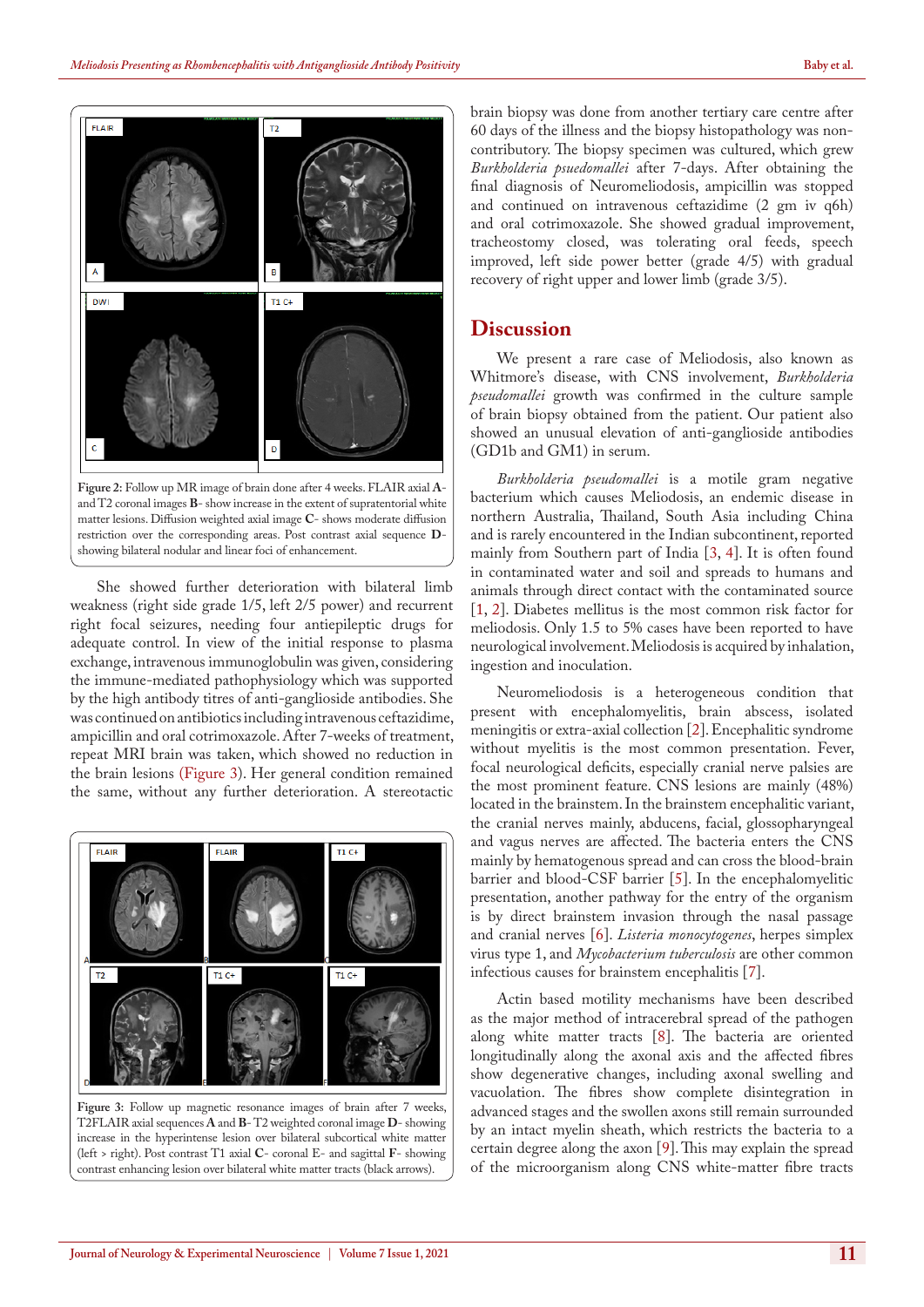and the large extent of the abcesses through CNS [10].

The CSF profile of CNS melioidosis, usually shows pleocytosis with mononuclear cells predominance that is comparable to tuberculous or viral meningitis, usually with normal sugars and elevated protein. But, tuberculous meningitis typically shows a higher CSF protein concentration with a lower CSF glucose level. In one-third of CNS meliodosis cases, a polymorphonuclear cell predominance is often seen. The peculiarity of neuromeliodosis is the absence of CSF spillage of organism, as the organism is largely confined to the white matter fibre tracts, hence isolation of organism from CSF may not always be possible, as in our patient.

Contrast-enhanced MRI is the most sensitive neuroimaging study for CNS melioidosis. Brainstem lesions are seen to be prominent in the encephalomyelitis type. Classical MRI features include calvarial osteomyelitis, leptomeningeal enhancement, ring enhancing lesions, edema, abscesses and predilection for involvement of brainstem [10]. Neuromelioidosis has great propensity to involve and spread along the white matter tracts across the projection and commissural fibres which results in bilateral and asymmetric distribution of lesions [10, 11]. Dissemination through white matter tracts lead to involvement of both the supra and infratentorial structures as well as the spinal cord and hence, the difficulty to completely eradicate the organism which result in a poorer clinical outcome. Similar pattern of spread is described with organisms like *Borrelia burgdorferi*, *Listeria monocytogenes* and *Shigella flexneri*. Parenchymal lesions may involve adjacent subdural or epidural spaces, skull and extracranial structures [10]. This invasive behaviour may mimic tuberculosis, invasive fungal infection and malignant neoplasms.

Culture from the infected tissue is the gold standard for the diagnosis of melioidosis [12]. Although it is 100% specific, sensitivity may be as low as 60% [12]. The source biopsy encompasses 1) brain tissue 2) pus from the brain or subdural collection or epidural abscess and 3) CSF. But, it is very difficult to obtain the specimen from some pathogenic location such as the brainstem. Hence, diagnosis is usually made by the presentation of the compatible CNS diseases which is supported by positive cultures from other specimens. The blood culture yields a positive result in the highest sensitivity with 52 percent. Culture in the Ashdown's medium, a gentamicin containing liquid transport broth grows *B. pseudomallei* [13].

According to the 2010 consensus recommendations, ceftazidime and meropenem are the drugs of choice for intensive-phase therapy, while trimethoprim/sulfamethoxazole is the first-line drug for eradication-phase therapy [14]. Antibiotics like chloramphenicol and doxycycline are also used in intensive-phase therapy in some neuromelioidosis cases; however, they are not effective and thus should be avoided. Neuromeliodosis requires prolonged treatment, with eight weeks and six to twelve months for intensive and eradicationphase therapy, respectively [15].

To the best of our knowledge, anti GD1b and GM1 antibody positivity with neuromeliodosis has not reported so far in the literature. There are few case reports on the association of Guillian Barre syndrome with *B. pseudomallei* infection [13, 16, 17]. The results of attachment inhibition studies suggested that *B. psuedomallei* binds to the asialoganglioside GM1, GM2 receptors [18]. In our patient also, the antibodies to ganglioside GD1b and GM1 were strongly positive. This could probably be explained by the peculiar binding of the bacterium to the ganglioside receptors and an exotoxin mediated molecular mimicry. The presence of such high titre for antibody could also be a probable explanation for initial improvement following immunotherapy especially during the initial rapid deteriorative immune mediated phase of the infection as in our patient.

Antiganglioside antibody production as a result of molecular mimicry was well documented following viruses [e.g., cytomegalovirus (CMV), Epstein-Barr virus (EBV), infuenza virus, hepatitis E virus and Zika virus] and bacterial infections (e.g., *Campylobacter jejuni*, *Mycoplasma pneumoniae*) [19, 20]. There have been associations of several other infectious diseases with the presence of CSF antiganglioside antibodies and demyelinating white matter lesions in the brain [21]. Similarly acute paralytic disease like GBS has been associated with several infectious diseases including the most recent COVID-19 pandemic [22].

Bicekerstaff brain stem encephalitis (BBE), a rare neurological disorder associated with ophthalmoplegia, ataxia and altered sensorium and is known to be associated with GQ1b positivity in 66% of cases, also reported with GD1a, GD1b and GM1 positivity [23]. According to the literature, T2-high-signal lesions have been reported in the upper mesencephalon, cerebellum, thalamus or brainstem in patients with BBE [24]. Our case cannot be taken as a typical case of BBE. Though Bickerstaff encephalitis is known to cause supratentorial involvement, in this case the lesion is seen to extend along the cortico spinal tract with evidence of demyelination. The clinical and radiological picture doesn't match with a typical BBE in this case. All the more, the response to immunotherapy was only partial in our case, in contrast to BBE which usually shows a more robust response and near complete resolution of lesions. Hence, this may be taken as a new entity which present with parainfectious demyelination with GD1b and GM1 positivity secondary to Neuromeliodosis, responding only partially to immunotherapy. The radiological lesions in this case worsened even after immunotherapy, probably due to persistent infection and only the immunological phenomenon could be treated with intravenous immunoglobulin. Early isolation of organism helps in early initiation of specific antibiotic therapy that can save the patient from imminent deterioration in health.

## **Conclusion**

Neuromeliodosis is a rare neuroinfection with a predilection for brain stem involvement. To the best of our knowledge, this is the first report where the association of antiganglioside antibody with CNS meliodosis has been noted. The presence of high titre of anti-ganglioside antibody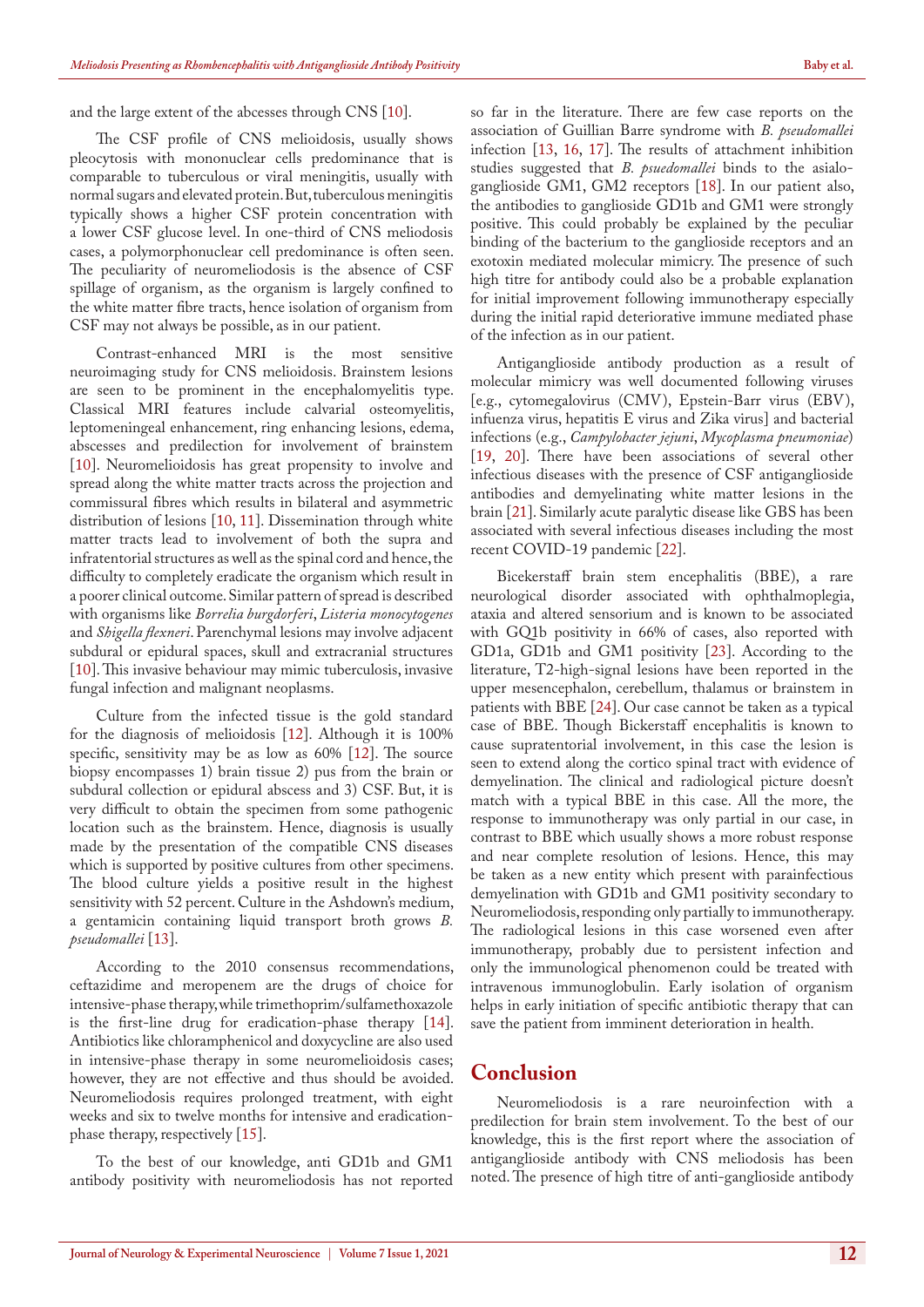whether can be taken as a clue for neuromeliodosis, especially when there is difficulty in going ahead with brain biopsy, needs further data. The possible role of an immunotherapy also needs consideration based on further evidence, as there is an associated immune mediated deteriorative phase during the course of the infection.

## **Learning Points**

• Neuromeliodosis is a rare neuroinfection with a predilection for brain stem involvement with a high propensity to involve and spread along the white matter tracts.

• The absence of CSF spillage of the organism, as it is mainly confined to the white matter fibre tracts makes it difficult to isolate it from CSF.

• A low threshold of suspicion should be applied in cases, where magnetic resonance imaging show enhancing brainstem lesions with spread along the white matter tracts.

## **Author Contributions**

NB: Study design, concept, data acquisition, literature search, manuscript drafting and editing and will act as guarantor of the article. MG: Design, concept, literature search, manuscript drafting and critical review. PM: Concept, data acquisition, manuscript drafting and critical review. AKD: Concept, design and critical review DKB: Concept, data acquisition, manuscript editing and critical review. MS: Concept, patient care and critical review of manuscript. BVM and DP: Role in getting Stereotactic Brain Biopsy and further patient care.

## **Acknowledgements**

We acknowledge Dr. Santhosh Mohan and Dr. Rahul Ravindran, the critical care team, Renai Medicity Multi Super Specialty Hospital, Kochi, Kerala, India for the support rendered in managing our patient.

## **Conflicts of Interest**

There are no conflicts of interest.

#### **References**

- 1. Currie BJ, Ward L, Cheng AC. 2010. The epidemiology and clinical spectrum of melioidosis: 540 cases from the 20 year Darwin prospective study. *PLoS Negl Trop Dis* 4(11): e900. https://doi.org/10.1371/journal. pntd.0000900
- 2. Limmathurotsakul D, Chaowagul W, Wongsrikaew P, Narmwong A, Day NP, et al. 2007. Variable presentation of neurological melioidosis in Northeast Thailand. *Am J Trop Med Hyg* 77(1): 118-120. https://doi. org/10.4269/ajtmh.2007.77.118
- 3. Koshy M. 2020. Melioidosis: an emerging infection in India. *Curr Med Issues*. 18(2): 94-97. https://doi.org/10.4103/cmi.cmi\_72\_19
- 4. Nagendra S, Shah AG. Neuromeliodosis-a tropical illness presenting as meningoencephalitis with unusual brain imaging. *Ann Indian Acad Neurol*. https://doi.org/10.4103/aian.aian\_157\_20
- 5. St. John JA. 2017. Trojan horse L-selectin monocytes: a portal of *Burkholderia pseudomallei* entry into the brain. *Virulence* 8(6): 611-612. https://doi.org/10.1080/21505594.2016.1250997
- 6. St. John JA, Walkden H, Nazareth L, Beagley KW, Ulett GC, et al. 2016. *Burkholderia pseudomallei* rapidly infects the brain stem and spinal cord *via* the trigeminal nerve after intranasal inoculation. *Infect immun* 84(9): 2681-2688. https://doi.org/10.1128/iai.00361-16
- 7. Whitley RJ, Cobbs CG, Alford Jr. CA, Soong SJ, Hirsch MS, et al. 1989. Diseases that mimic herpes simplex encephalitis: diagnosis, presentation and outcome. *JAMA* 1989 262(2): 234-239.
- 8. Hsu CC-T, Singh D, Watkins TW, Kwan GNC, Skalski M, et al. 2016. Serial magnetic resonance imaging findings of intracerebral spread of listeria utilising subcortical U-fibres and the extreme capsule. *Neuroradiolo J* 29(6): 425-430. https://doi.org/10.1177/1971400916665384
- 9. Henke D, Rupp S, Gaschen V, Stoffel MH, Frey J, et al. 2015. *Listeria monocytogenes* spreads within the brain by actin-based intra-axonal migration. *Infect immun* 83(6): 2409-2419. https://doi.org/10.1128/ iai.00316-15
- 10. Hsu CC, Singh D, Kwan G, Deuble M, Aquilina C, et al. 2016. Neuromelioidosis: craniospinal MRI findings in *Burkholderia pseudomallei* infection. *J Neuroimaging* 26(1): 75-82. https://doi. org/10.1111/jon.12282
- 11. Currie BJ, Fisher DA, Howard DM, Burrow JN. 2000. Neurological melioidosis. *Acta Trop* 74(2-3): 145-151. https://doi.org/10.1016/ s0001-706x(99)00064-9
- 12. Hoffmaster AR, AuCoin D, Baccam P, Baggett HC, Baird R, et al. 2015. Melioidosis diagnostic workshop, 2013. *Emerg Infect Dis* 21(2): e141045. https://doi.org/10.3201/eid2102.141045
- 13. Krovvidi R, Mridula RK, Jabeen SA, Meena AK. 2013. Guillain Barre syndrome as a manifestation of neurological melioidosis. *Ann Indian Acad Neurol* 16(4): 681-683. https://doi.org/10.4103/0972- 2327.120471
- 14. Lipsitz R, Garges S, Aurigemma R, Baccam P, Blaney DD, et al. 2012. Workshop on treatment of and postexposure prophylaxis for *Burkholderia pseudomallei* and *B. mallei* infection, 2010. *Emerg Infect Dis* 18(12): e2. https://doi.org/10.3201/eid1812.120638
- 15. Pitman MC, Luck T, Marshall CS, Anstey NM, Ward L, et al. 2015. Intravenous therapy duration and outcomes in melioidosis: a new treatment paradigm. *PLoS Negl Trop Dis* 9(3): e0003586. https://doi. org/10.1371/journal.pntd.0003586
- 16. Wijekoon PW, Bandara KAS, Kailainathan A, Chandrasiri NS, Hapuarachchi CT. 2016. Guillaine-barre syndrome; a rare complication of melioidosis. a case report. *BMC Infect Dis* 16: 388. 10.1186/s12879- 016-1719-4
- 17. Howe PW, Holland HM, Burrow JC, Currie BJ. 1997. Neurological melioidosis (*Burkholderia pseudomallei*) mimicking Guillain-Barre syndrome. *Anaesth Intensive Care* 25(2): 166-167. https://doi. org/10.1177/0310057X9702500213
- 18. Gori AH, Ahmed K, Martinez G, Masaki H, Watanabe K, et al. 1999. Mediation of attachment of *Burkholderia pseudomallei* to human pharyngeal epithelial cells by the asialoganglioside GM1-GM2 receptor complex. *Am J Trop Med Hyg* 61(3): 473-475. https://doi.org/10.4269/ ajtmh.1999.61.473
- 19. Koga M. 2018. Experimental approach in research of Guillain-Barré syndrome: a range of pathogeneses mediated by molecular mimicry. *Clin Exp Neuroimmunol* 9(2): 93-100. https://doi.org/10.1111/cen3.12457
- 20. Willison HJ, Jacobs BC, van Doorn PA. 2016. Guillain-Barré syndrome. *Lancet* 388(10045): 717-727. https://doi.org/10.1016/ s0140-6736(16)00339-1
- 21. Sorice M, Griggi T, Circella A, Nicodemo G, Ciardi M, et al. 1995. Cerebrospinal fluid antiganglioside antibodies in patients with AIDS. *Infection* 23(5): 288-291. https://doi.org/10.1007/BF01716288